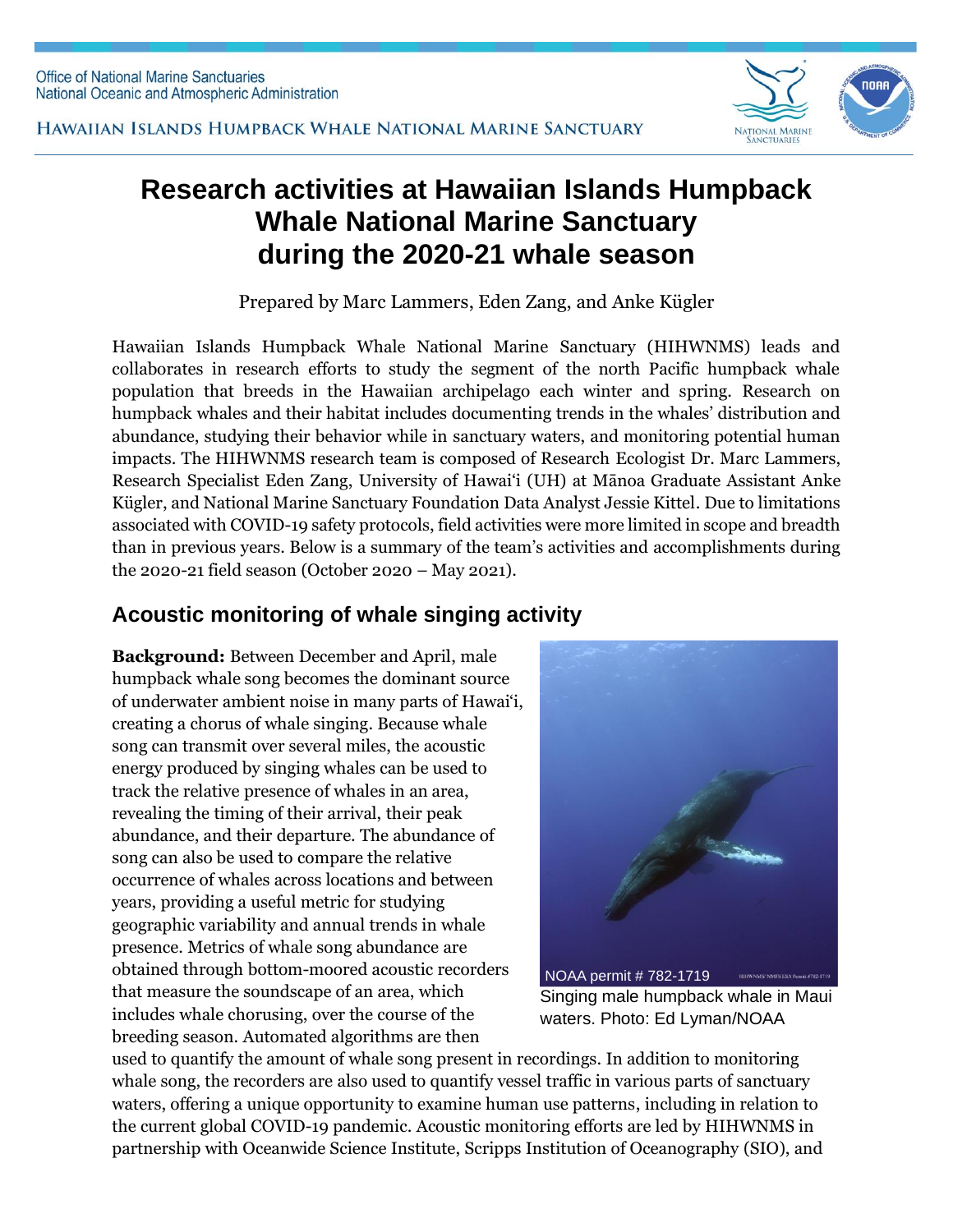Greenridge Sciences, Inc., and with funding support from th[e SanctSound Project,](https://sanctuaries.noaa.gov/science/monitoring/sound/) an Office of National Marine Sanctuaries endeavor to characterize the soundscapes in seven national marine sanctuaries and one marine national monument.

**Accomplishments:** Beginning in October of 2020, seven ecological acoustic recorders (EARs) were deployed in waters around Maui Nui (Maui, Moloka'i, Lāna'i, and Kaho'olawe) and Oahu at locations ranging in depth between 15 m and 200 m. Several of these sites have been acoustically monitored since 2014, providing a time series of acoustic recordings that can be used to track inter-annual variability in whale chorusing levels. In addition to the EARs, five SoundTrap recorders were deployed in sanctuary waters off Maui (Olowalu), Moloka'i (Penguin Bank), Oahu (Makapu'u Point), Kaua'i (north shore), and Hawai'i Island (Kohala Coast) as part of the SanctSound Project. Two SoundTrap recorders were also deployed at Middle Bank and French Frigate Shoals in Papahānaumokuākea Marine National Monument (PMNM) as part of the SanctSound Project in September 2020. Finally, on February 21 three directional autonomous seafloor acoustic recorders (DASARs) were deployed as part of a project led by SIO and Greenridge Sciences, Inc. to localize and count the number of humpback whales singing at any given time in the sanctuary's focal study area off west Maui, representing the second year of this collaborative project with HIHWNMS. The EARs and SoundTraps in HIHWNMS were recovered in May and June. The two PMNM recorders will be recovered during a research cruise in July 2021. The three DASARs were recovered on June 24, 2021. Figure 1 in Appendix A shows preliminary results from the shallow water EAR deployed off Olowalu. A more comprehensive summary of acoustic monitoring results from the past several years was published in December 2020 in the journal *Endangered Species Research* with the following citation: Kügler, A., Lammers, M.O., Zang, E.J., Kaplan, M.B. and Mooney, T.A. (2020) "Fluctuations in Hawaii's humpback whale *Megaptera novaeangliae* population inferred from male song chorusing off Maui." *Endangered Species Research* 43:421-434. Visit the link for the [full text.](https://doi.org/10.3354/esr01080)

#### **Tagging humpback whales to understand their behavior**



HIHWNMS researchers deploy an acoustic tag on a whale using a long pole. Photo: Marc Lammers/NOAA, under NOAA permit #19655

**Background:** Although humpback whales have been studied in Hawai'i for decades, much of their behavior remains a mystery. For example, not much is known about what whales do at night and whether their activities differ from those observed during the day. Very little is also still known about how whales respond to acoustic disturbances, such as vessel traffic and other sources of human-generated noise. Animalborne sensor tags have the ability to dramatically expand our understanding of animal

behavior. When placed on humpback whales, these tags can provide insights into the lives of whales that are otherwise impossible to obtain through observations from the surface. These tags that are placed on whales using suction cups measure sound, dive behavior, and the whales' three-dimensional movements using tri-axial accelerometers and magnetometers. In some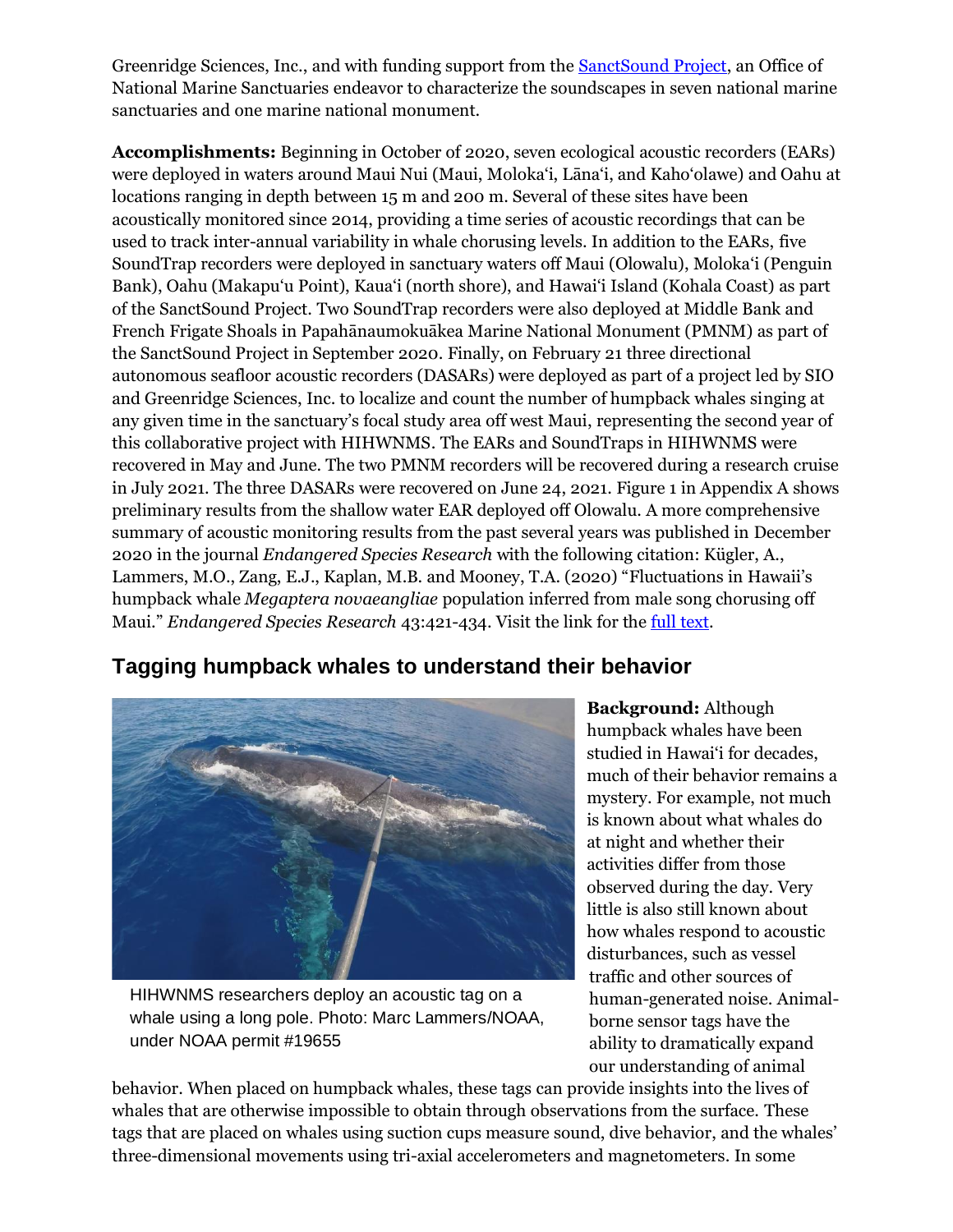cases, they also obtain video. The data generated provide unique insights into what whales do when they slip under the surface and out of view, allowing us to examine questions about their communication, movements, and activity levels. Over the past three years, HIHWNMS has increased its involvement in this type of research through partnerships, the acquisition of tools, and expanded analytical capabilities. HIHWNMS now leads and collaborates in efforts to examine some of the open questions about whale behavior through the use of tags.

**Accomplishments:** Due to safety restrictions associated with the COVID-19 pandemic, participation in field activities during the 2021 season was limited to core NOAA staff. As a result, inclusion of established partners and volunteers in field operations was not possible this season. Nonetheless, ongoing tagging collaborations with colleagues at the University of Hawai'i at Hilo, Syracuse University, Stanford University, and University of Algarve (Portugal) continued. A total of 15 tagging missions were undertaken during the 2021 field season, resulting in 14 successful tag deployments on humpback whales. These included our longest tag deployment to date, which remained on the whale 46.5 hours! The data collected are being used in a variety of projects, including by a Ph.D. student (Julia Zeh) to examine the development of singing behavior in juvenile male humpback whales, by a Masters student (Jessica Carvalho) to examine acoustic signaling in different social roles, and by HIHWNMS staff to quantify behavioral activity cycles throughout the 24-hour day. This season also marked the first successful deployment of a Customized Animal Tracking Solutions (CATS) video tag by HIHWNMS, which yielded over nine hours of stunning "whale cam" video (e.g., Appendix A Figure 2). Unfortunately, the CATS tag developed a problem following this deployment and had to be returned to the manufacturer for repair. HIHWNMS staff and colleagues have submitted two abstracts to present their work at the 7th International Bio-Logging Symposium (October 18-22) and at the 24th Biennial Conference on the Biology of Marine Mammals (December 13- 17).

#### **Vessel surveys to quantify whale abundance**



HIHWNMS staff conducting a vessel-based whale survey aboard the R/V *Koholā*. Photo: Jessie Kittel

**Background:** The abundance of whales in the Hawaiian Islands has been fluctuating during the past several years; likely due to ecosystem changes in Alaska waters that have influenced whale migration patterns in the north Pacific. Acoustic monitoring efforts are providing an estimate of whale presence in Hawai'i based on the singing activity of males, but it is not clear how well this captures trends in the population overall, including non-singing males, females, and calves. To more accurately measure whale abundance in Maui Nui and to relate whale

numbers to recorded levels of song chorusing (see above), vessel-based surveys are conducted each season in a focal study area off west Maui. Vessel surveys using the R/V *Koholā* record whale sightings along a systematic transect line that covers the same area monitored by several bottom-moored acoustic recorders. The use of distance sampling methods during vessel surveys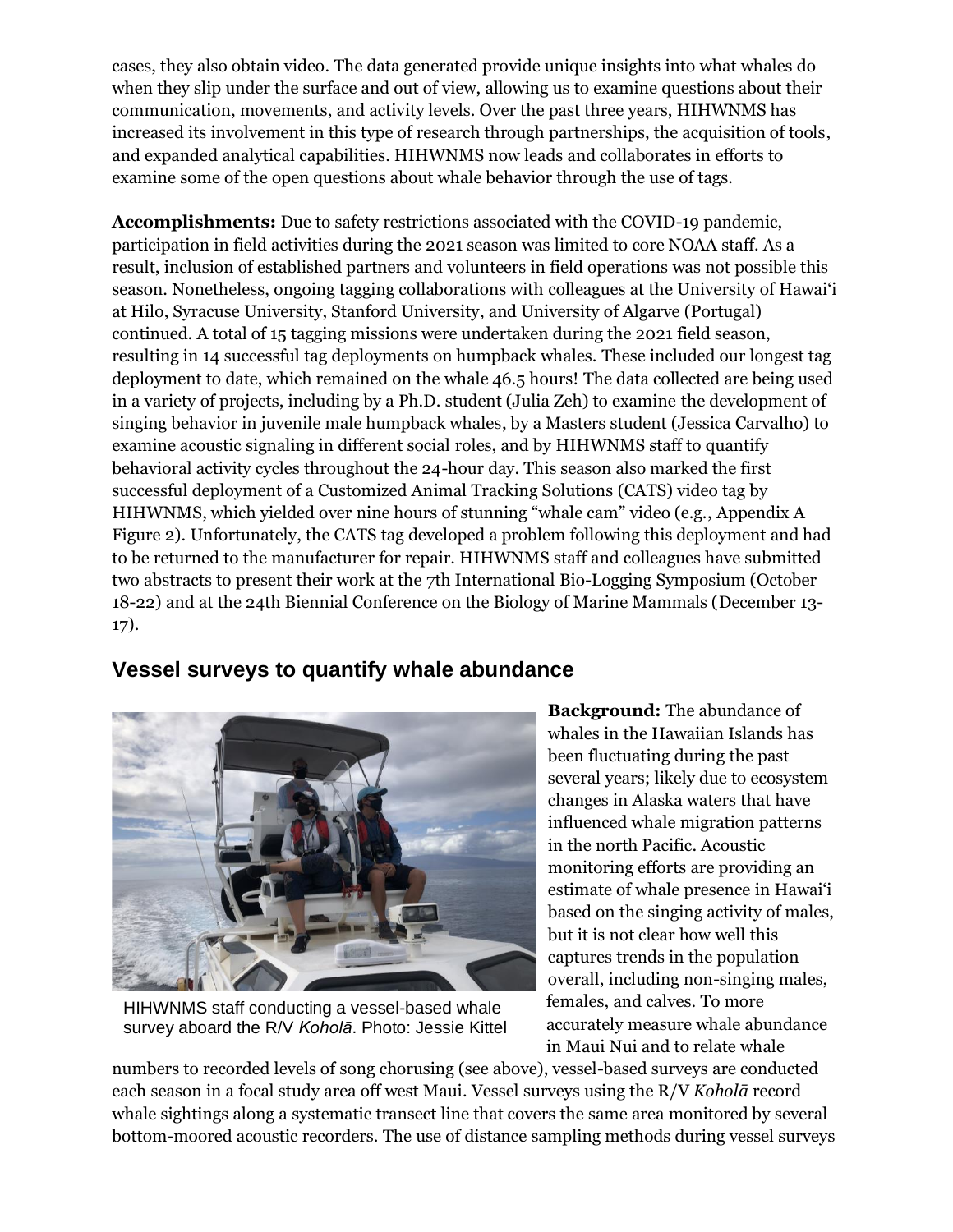allows the estimation of absolute whale densities in the study area. The data are then used to create time series of whale abundance off west Maui within and between seasons.

**Accomplishments:** Ten vessel surveys were conducted between December 15, 2020 and April 13, 2021. The data obtained were processed using distance sampling methods to compare with whale abundance trends obtained in previous years and to relate whale song chorusing levels measured in decibels to metrics of whale density measured visually. Whale density trends calculated from vessel surveys conducted over the past three seasons are shown in Figure 3 of Appendix A. In addition, the HIHWNMS team submitted a manuscript in July 2021 to the journal *Frontiers in Marine Science* titled "Male humpback whale chorusing in Hawaiʻi and its relationship with whale abundance and density" that describes the effort to relate acoustic monitoring data to visual survey efforts.

## **Collaboration to monitor Maui Nui's spinner dolphins**

**Background:** Hawaiian spinner dolphins are residents to Maui Nui waters and occupy the near shore waters off Maui and Lāna'i to socialize and rest during the day. In late 2020, a consortium of organizations began a collaboration to use acoustic monitoring to study and better protect spinner dolphins that use the Honolua Bay (Maui) and Mānele-Hulopoʻe (Lāna'i) Marine Life Conservation Districts (MLCDs). This consortium includes the Nature Conservancy, HIHWNMS, State Department of Land and Natural Resources Division of Aquatic Resources, Oceanwide Science Institute, Hawaiʻi Association for Marine Education and Research, Ultimate Whale Watch, and Pūlama Lānaʻi. The objective



A spinner dolphin leaps out of the water. Photo: Marc Lammers/NOAA

of this effort is to acoustically monitor three known spinner dolphin resting areas in these MLCDs for one year to better understand how dolphins respond to human use changes as Hawaii's economy reopens following COVID-related shutdowns.

**Accomplishments:** Beginning in December 2020, HIHWNMS staff assembled and helped deploy three EARs at Honolua Bay, Hulopo'e, and Mānele Bay. These will be refurbished approximately every four months. In addition, UH Mānoa Ph.D. student Megan McElligott and Dr. Marc Lammers submitted a manuscript in June 2021 to the journal *Frontiers in Marine Science* titled "Investigating Spinner Dolphins (*Stenella longirostris*) Occurrence and Acoustic Activity in the Maui Nui Region" describing a previous acoustic monitoring effort.

**Acknowledgments:** The efforts described here would not be possible without the dedicated help of many individuals who contributed in various ways. These include (in alphabetical order): William Carrier, Peter Colombo, Alex Conrad, Mark Deakos, Emily Fielding, Ted Gruppenhoff, Leila Hatch, Lee James, Jessie Kittel, Jason Leonard, Ed Lyman, Kiki Mann, Jonathan Martinez, Megan McElligott, Karlina Merkens, Jason Moore, Adam Pack, Susan Parks, Jeannine Rossa, Russell Sparks, Aaron Thode, and Julia Zeh.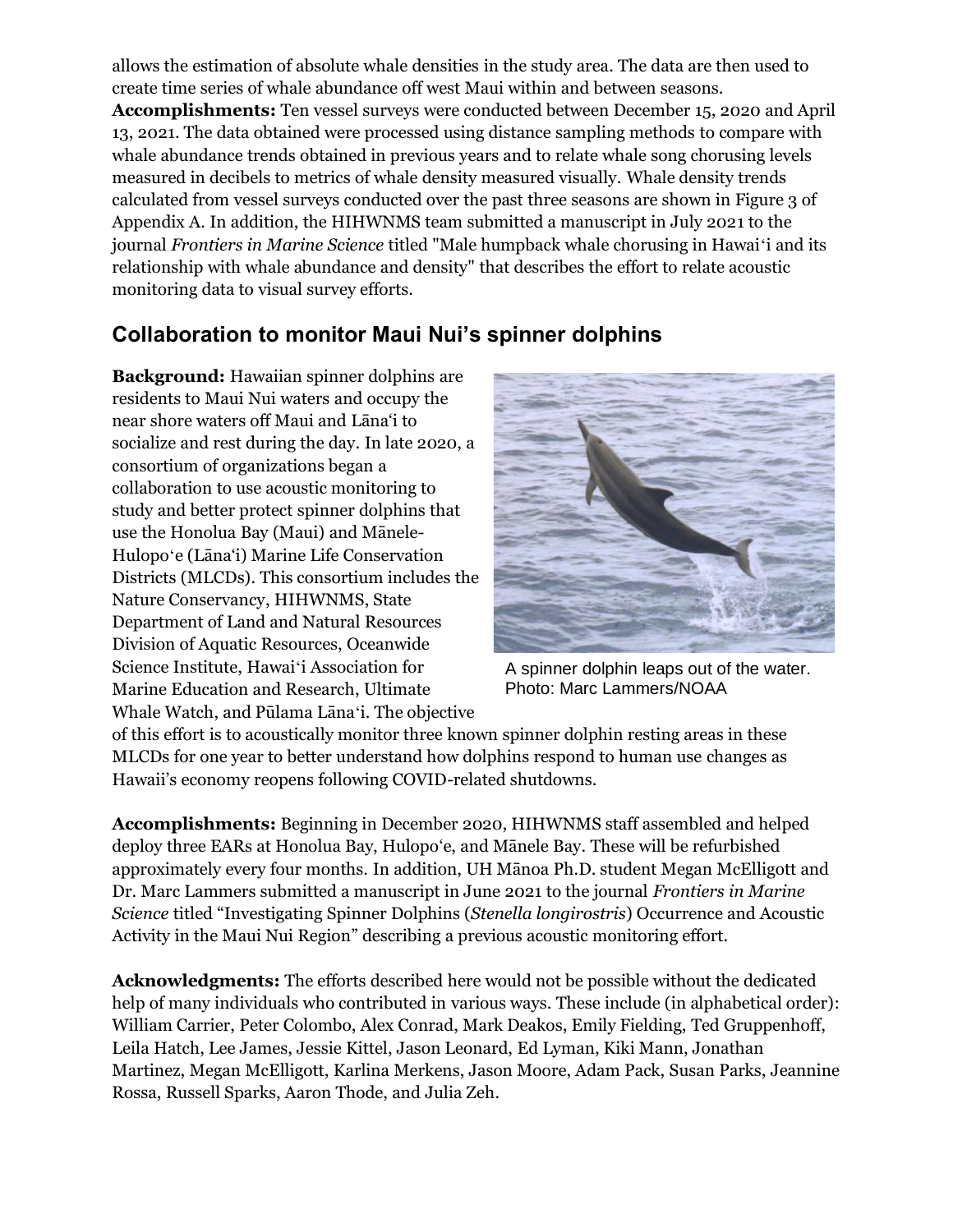# **APPENDIX A – Preliminary Results**

NOTE: The figures below are preliminary and unpublished. Please do not publish or post on social media. Contact Dr. Marc Lammers [\(marc.lammers@noaa,gov\)](mailto:marc.lammers@noaa,gov) before disseminating.



Figure 1 – Humpback whale chorusing levels in decibels measured by an ecological acoustic recorder (EAR) deployed off Olowalu over the past seven years. Data gaps represent periods when the EAR did not record.



Figure 2 – View from a CATS video tag deployed on a male escort showing a mother and calf, as well as an *Ōpelu* (mackerel scad) feeding on the whale's dead skin.